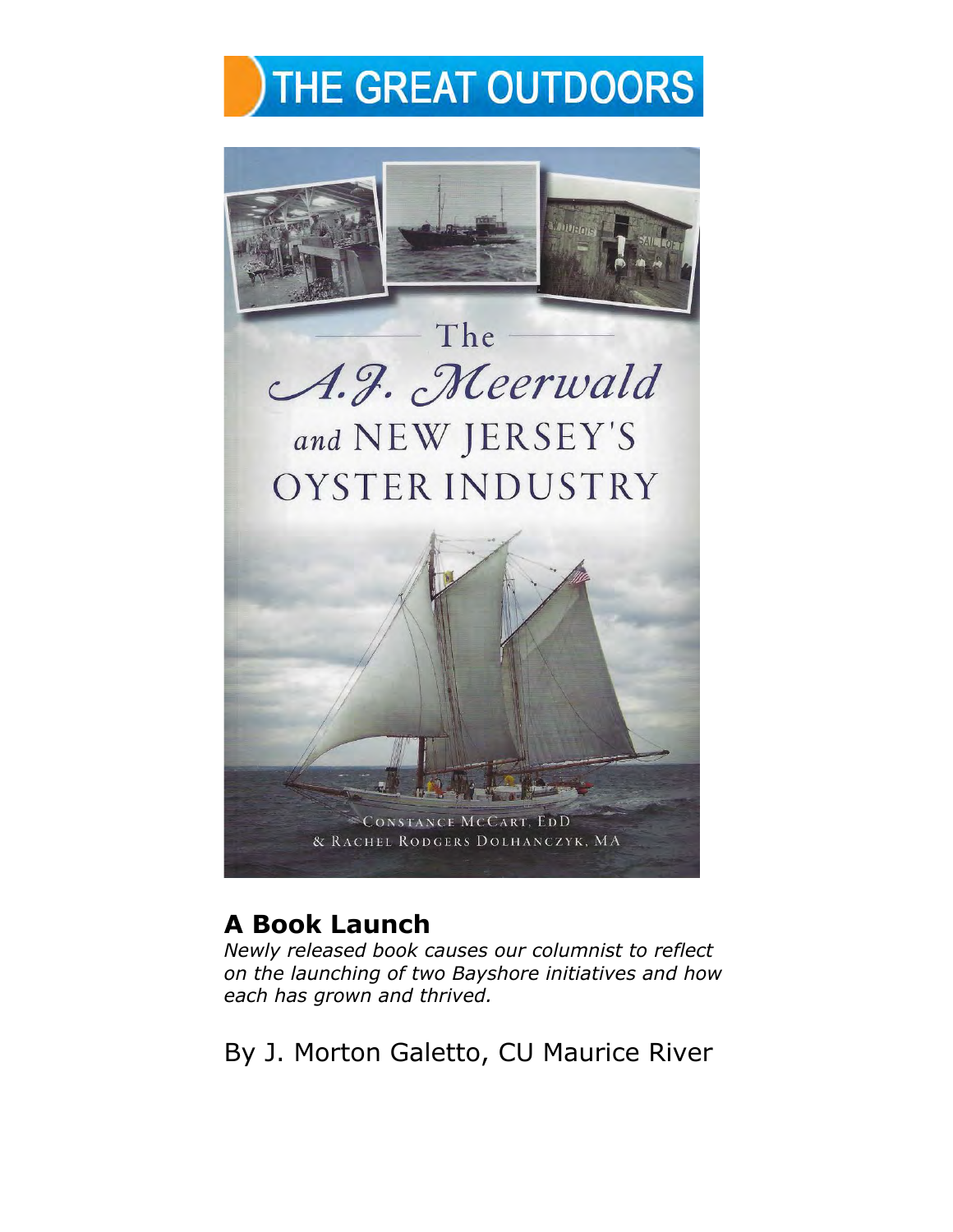Sometime between December of 1989 and March of '90, CU Maurice River assembled a work crew to erect an osprey platform near the Mauricetown Causeway Bridge. Prior to the great infestation of phragmites this was likely our most viewed nest (today our members monitor 40-some).

I remember the day as muddy and chilly. Like many of our osprey platform installations, work has to be completed before the mid-March return of migrating osprey.

The entire time we were constructing the nest we could hear the steady drone of water pumps. Aboard the deck of what resembled a sunken or grounded ship, a small number of spectators curiously watched us from time to time. We went about our business of erecting the pole and when we completed the task at hand, we decided to see what they were about.

We inquired, "Hey, what are you folks up to?"

With levity intended, they replied, tit for tat, "What are you up to?"

We said we had just installed an osprey nesting platform. They thought our goal was optimistic; after all, NJ had once had 500 pair of osprey and was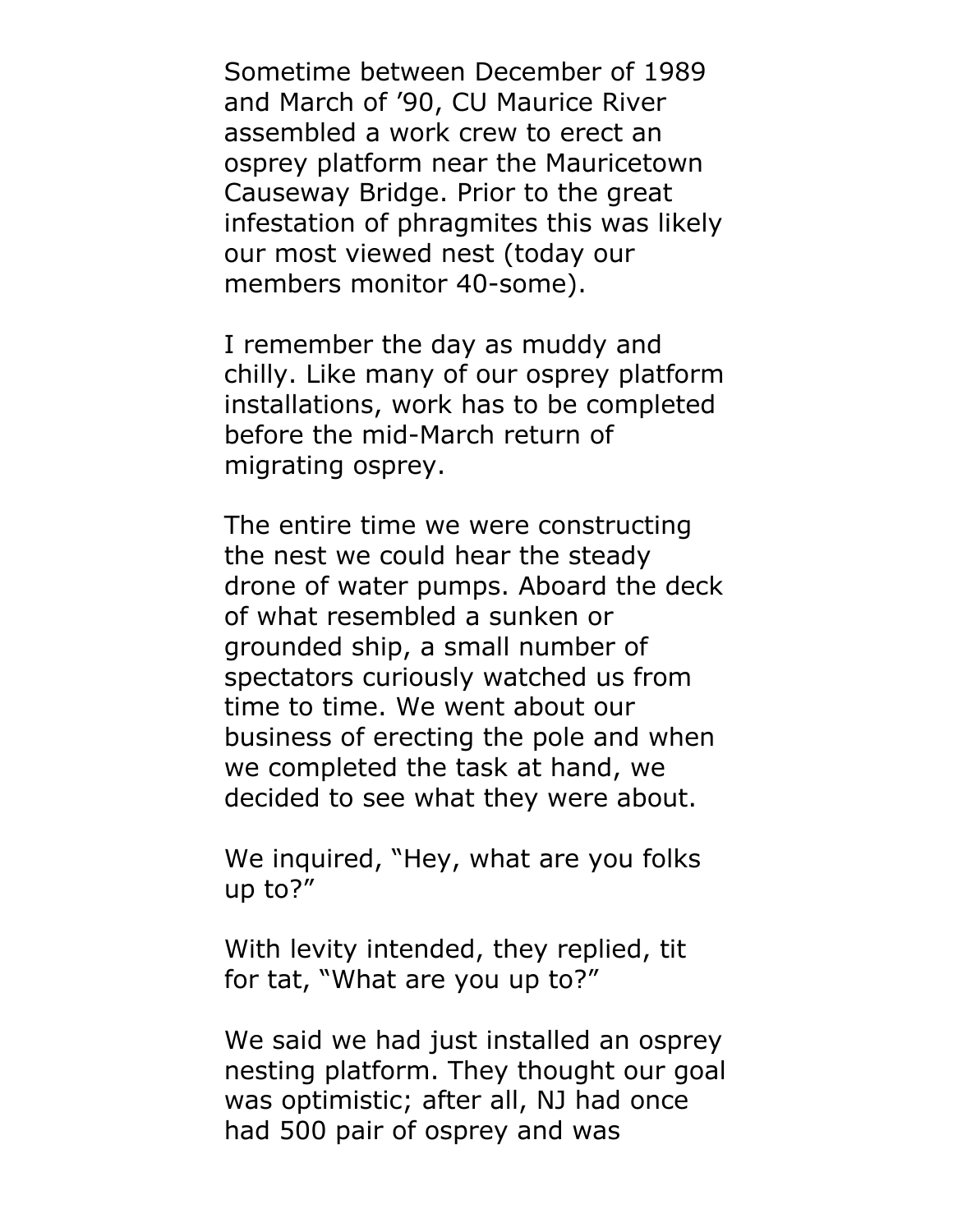probably down to around 25 -50 pair, so they were scarce in those early days of recovery. Likewise, during the heyday of the oyster industry, 590 vessels called the ports of the Maurice River their home in 1903, but there were fewer than 20 in 2020.

We returned to our original inquiry, "What are YOU up to?"

They responded, "We're restoring a 1928 oyster schooner; want to come aboard?"

We looked around at our work crew to see if folks were game and the headnodding seemed to show interest, so we were soon on tour, with Meghan Wren and Greg Honachefsky our guides. I knew that John Gandy had purchased a schooner with the intention of restoring it, but little else. He purchased it for a dollar, and by my estimation he paid \$500,000 too much. This was clearly going to be expensive if it were ever to happen.

The previous owner, Donnie McDaniels, had bought it for the clamming license that accompanied the craft, recognizing the hull to have outlived its usefulness. But Gandy was enthralled by the old sailing schooners and had a vision of returning the schooner to its former glory and port. Today, I marvel at the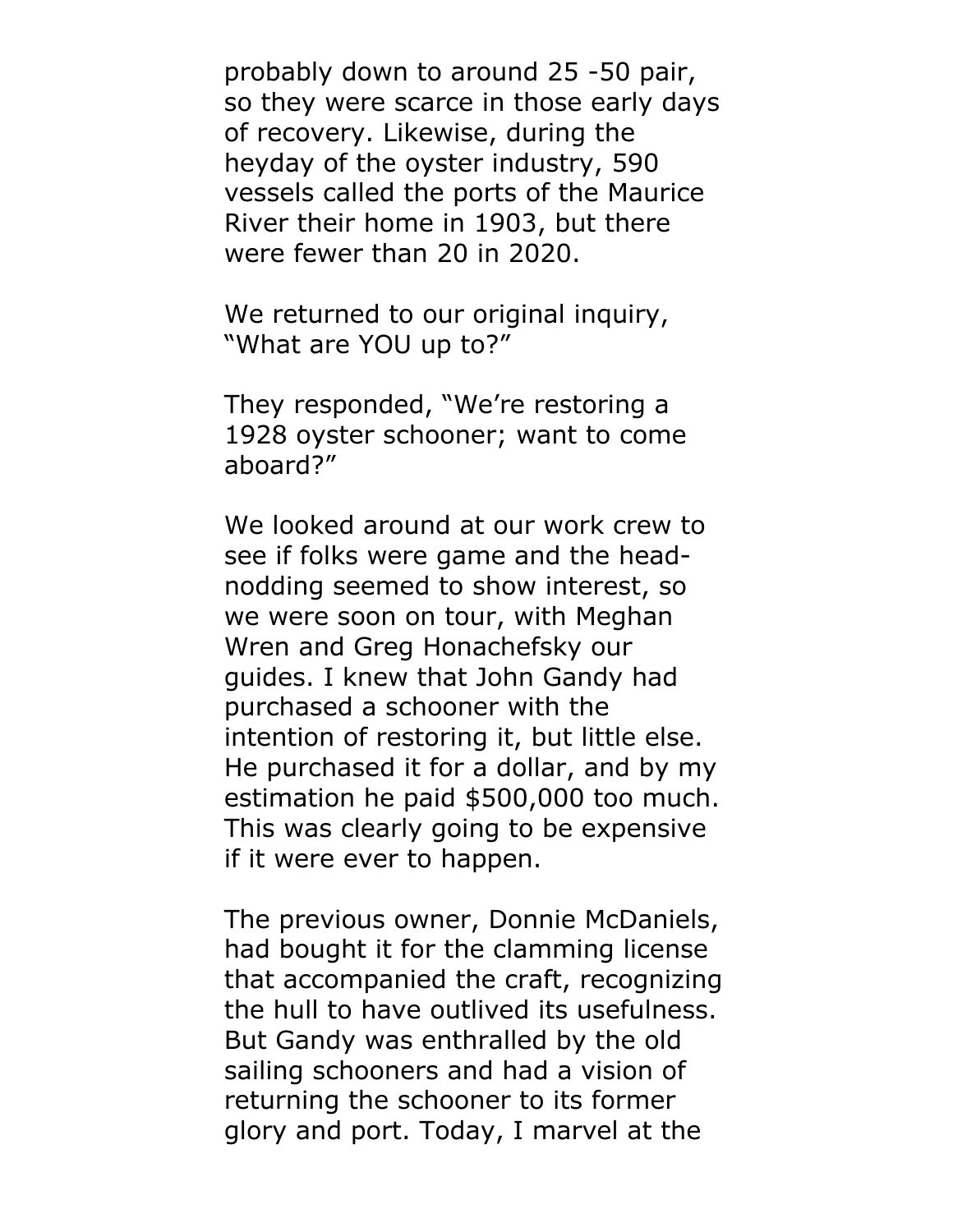visionaries who led the restoration process.

As we toured there looked to be more water in the hull of that ship than in the river. We tried to be polite and hide our skepticism. I think our smiles likely gave us away. They explained that this forgotten vessel had not always been a motorized craft, but that at one point in its glory it was an oyster schooner, traveling only with the wind. They planned to remove the pilothouse and restore the low-profile entrances to the galley and berths, equip it with masts, and sail it as a floating classroom.

Eddie DiPalma was with our crew and his father had been an oysterman for a number of years. He was familiar with shipbuilding and he shook his head in amazement at the task ahead of them.

We offered our best wishes - "Good luck." And their reply seemed to have a trace of equal uncertainty, "Good luck with the birds." Our mutual skepticism was well-justified.

Ultimately Meghan Wren and John Gandy agreed that a non-profit, then called the Schooner Project, should be established to take the helm in the restoration process. In 1992 they received an Historic Restoration Grant, and the boat was hauled out in 1994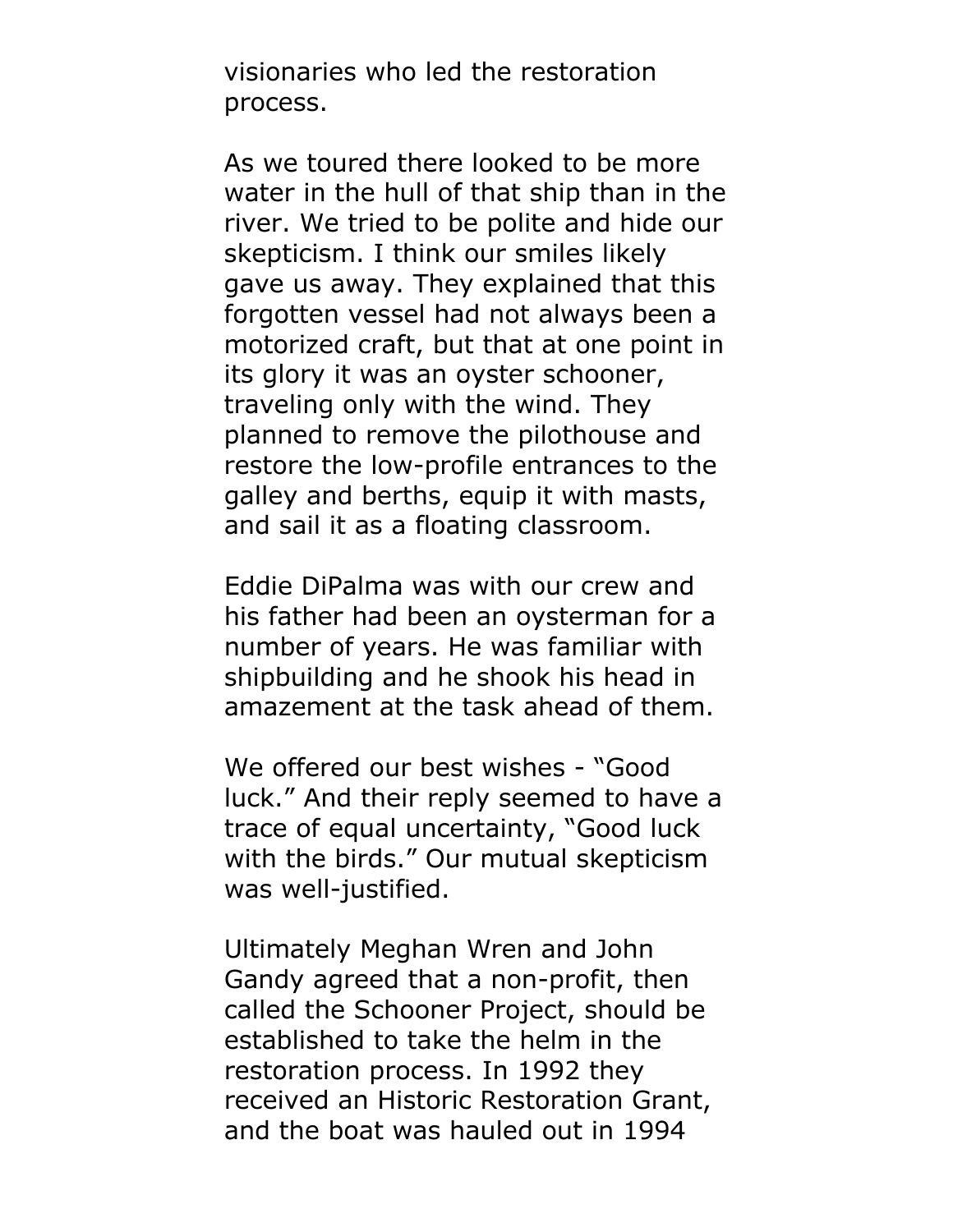for land-based construction. A professional crew augmented by highly skilled volunteers and greenhorns proceeded to restore the A.J. Meerwald. It was estimated that about 10% of the vessel was extant. After seven years of blood, sweat, and likely some tears, on September 12, 1995 the ship was christened with a bottle of champagne by Wren in front of a crowd of onlookers.

Recently, I had time once again to reflect on this day and the many years leading up to and following it, as I completed a new story. These were the days when the bivalve was king and Port Norris had more millionaires per square mile than any other town in New Jersey because of the oyster industry. Growing up I remember old timers saying that oystermen lit their cigarettes at taverns with 100-dollar bills and traded in cars when ashtrays were full.

Back then, sails filled the Maurice River Cove and bayfront as they went in search of oysters. The Meerwald's launch in 1995 was followed by thirtyodd years of hard work while the Bayshore Center in Bivalve (BCB) not only restored the ship but the shipping sheds as well, where they established a museum and ventured to keep people educated about the importance of this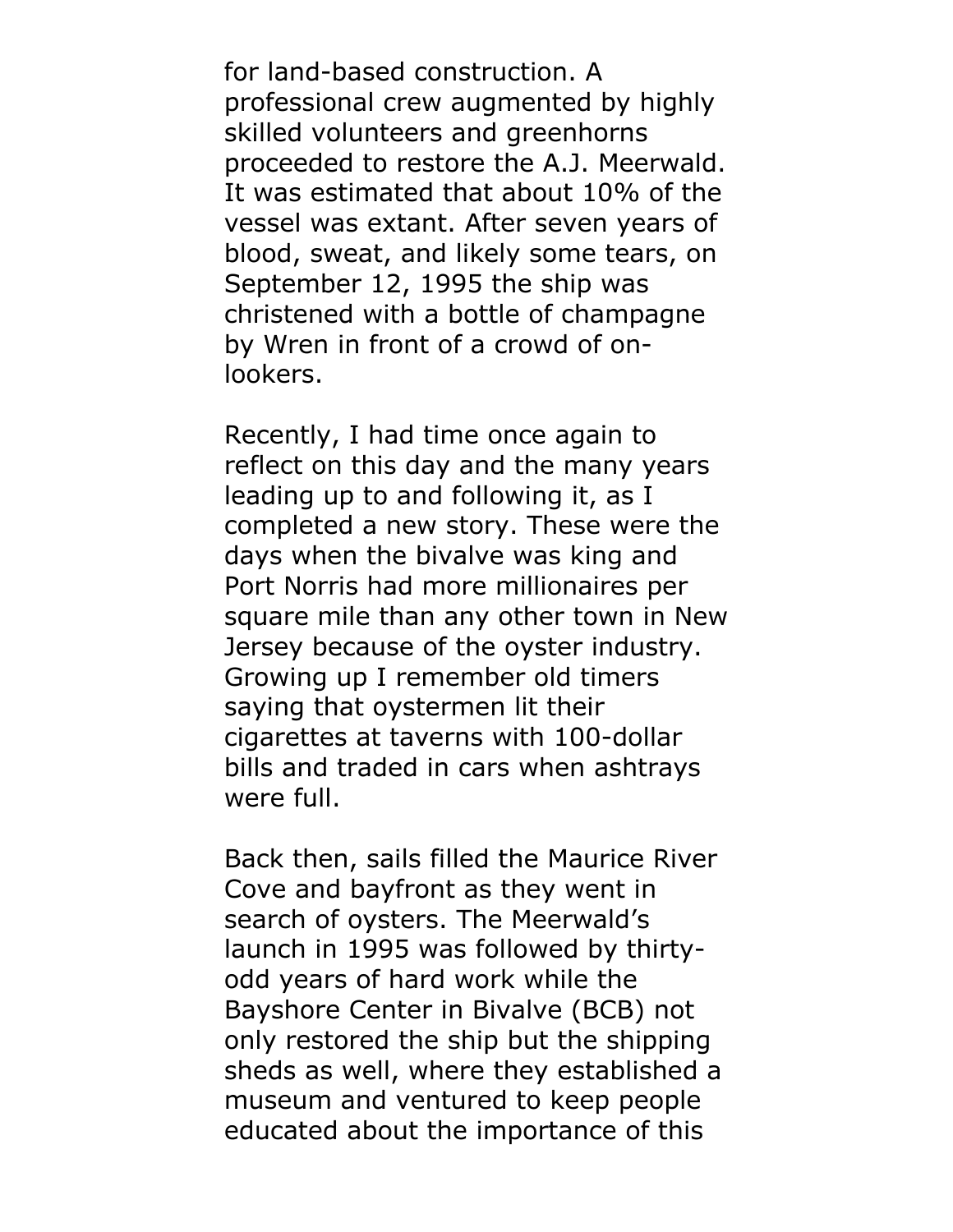mollusk to our region, both yesterday and today.

This history is part of our regional heritage, and in my humble opinion it is important to give generations an understanding of our past, present, and prospective future. The BCB's museum curator Rachael Rodgers Dolhanczayk, along with educator Constance L. McCart, have just written a book - *The A. J. Meerwald and New Jersey's Oyster Industry*. It does a marvelous, detailed, yet succinct job of covering the history of the industry and the restoration of the A.J., including important timelines for both. It is a must read and a super gift.

During its six decades of history the boat had many uses and incarnations. Early days of the A.J., its service in WWII, and its return to oystering are described.

Captains often referred to their ships in human terms. "Well, wooden boats they creak and they groan, do all the same kinds of things as humans do. That's one of the reasons they talk of the boat as being alive," Captain Fenton Anderson told Rita Moonsamy in a 1983 interview.

The building of ships and prep work such as half models and floor sketches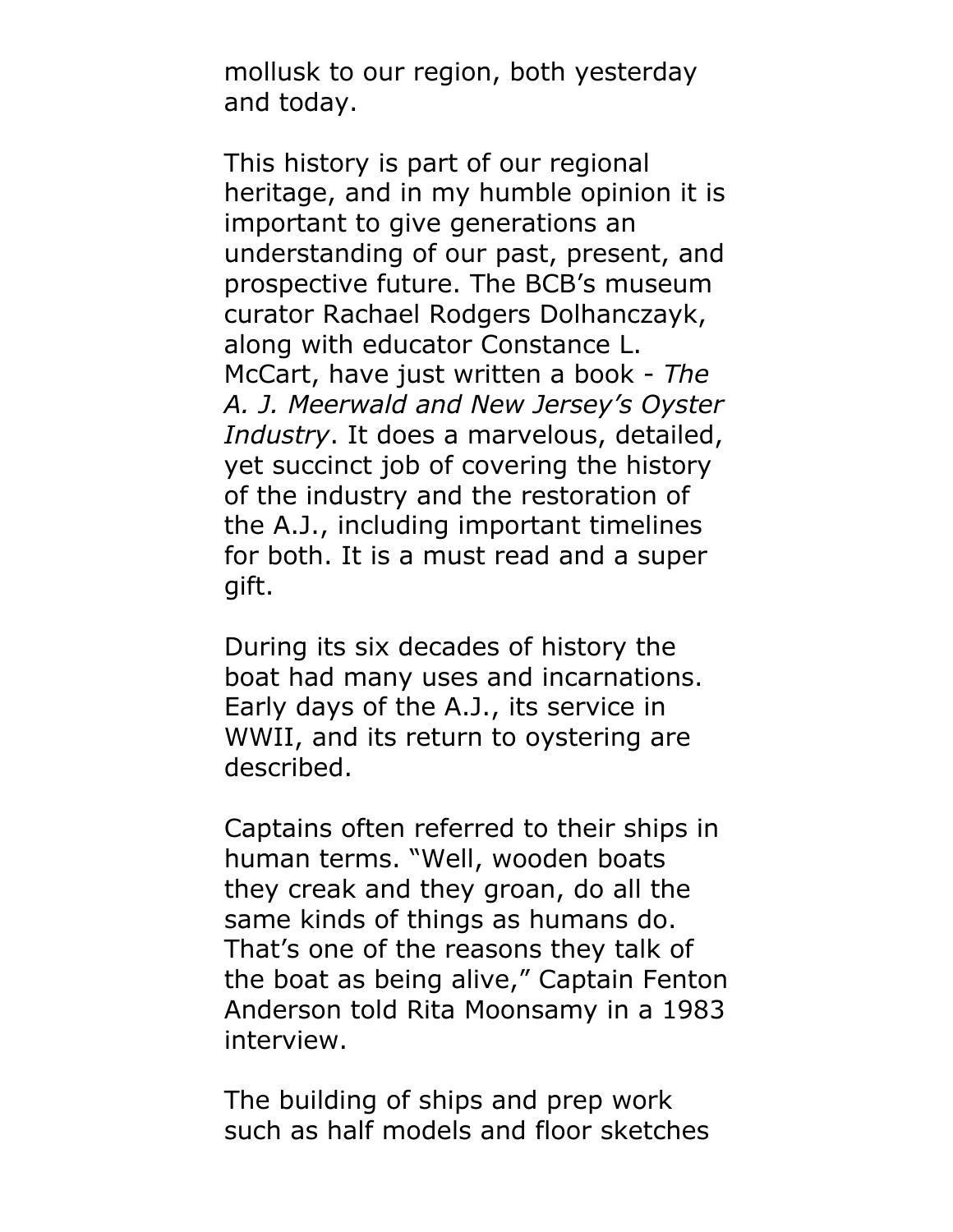are discussed. The Delaware Bay oyster schooner's shallow draft and wide beam are especially designed for our local waters and the task of harvesting oysters. Since these bivalves live in shallower depths, piling them onboard takes a wide craft.

People's age-old love of oysters is also described in the volume. Oysters are especially nutritious and have been prepared in endless ways. In their heyday, between the mid 19<sup>th</sup> and early twenties, menus would include such fare as oysters on the half shell, followed by oyster patties, turkey with oyster stuffing, Oysters Rockefeller, and broiled oysters and rolls. There were all manner of implements like silver oyster forks and fancy Haviland Limoges porcelain oyster plates with individual cells to accommodate each shucked oyster.

The book is also filled with interesting facts about the oyster and the industries surrounding it. Oysters filter up to fifty gallons of water each day, thus playing a critical role in the health of the bay. They are sessile; they do not dig or move like clams, but remain fixed and immobile. Their shells have been utilized for centuries as money, roadway material, utensils, decorations, a component in glass, chicken feed, and mulch. They were also prized by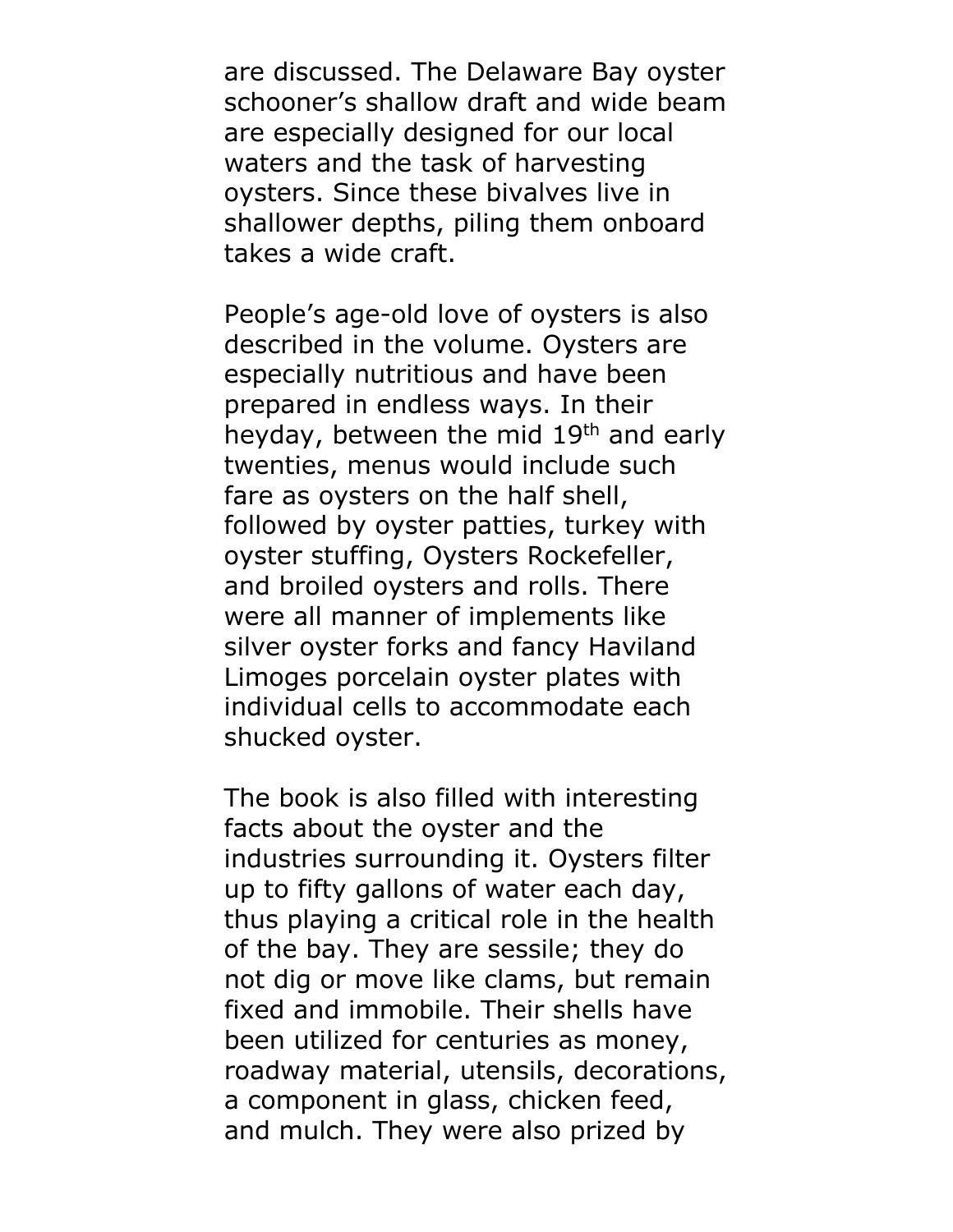our predecessors, and half-buried oyster shell middens show us where Lenape encampments once stood.

Aspects of the industry's oyster lease grounds, harvest methods, and the many ancillary enterprises that supported the oyster business are part of the text. Trains were used to deliver oysters to restaurants all over the east coast. The advent of canning lead to the shucking of oysters and huge piles of shells. Thus sprang up the riverfront villages of Shellpile and Bivalve.

For many years oysters could only be taken under sail, but during and after the war motorized crafts were permitted. The evolution of the industry as each of these modifications took place changed the face of the business landscape and the health of the harvest.

Prior to the spread of the disease MSX in the late 1950s, millions of bushels of oysters were harvested each year from 50K acres of oyster beds. By 1957 the disease had decreased the harvest to 10,000 bushels. In recent times the harvest has rebounded to around 100,000 bushels annually.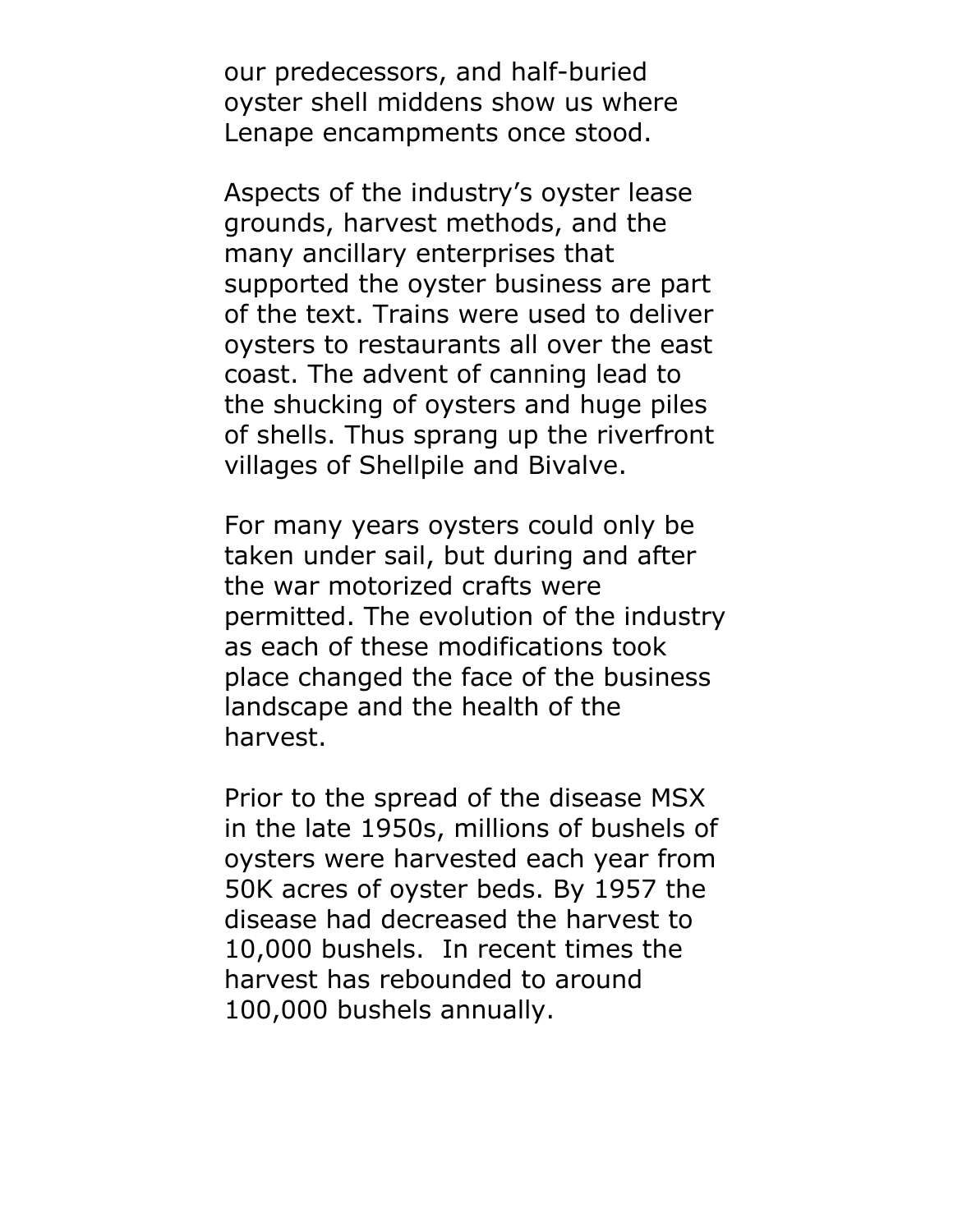

*The portion of waterfront known as shellpile. Shells were used to reseed the oyster beds providing a hard surface for oyster where larvae can attach. Photo: Library of Congress Rothstein 1938*

With shucking came the shuckers. The Afro-American contribution to the industry is both colorful and poignant. The sharp, rhythmic sounds of many workers opening the shells to release the meat inside are described by those who worked there. From the ramshackle housing to the joys of a child growing up in this environment, it all comes to life in the words of people who lived along the waterfront - part of a heritage that is explored in this book.

(Please scroll down)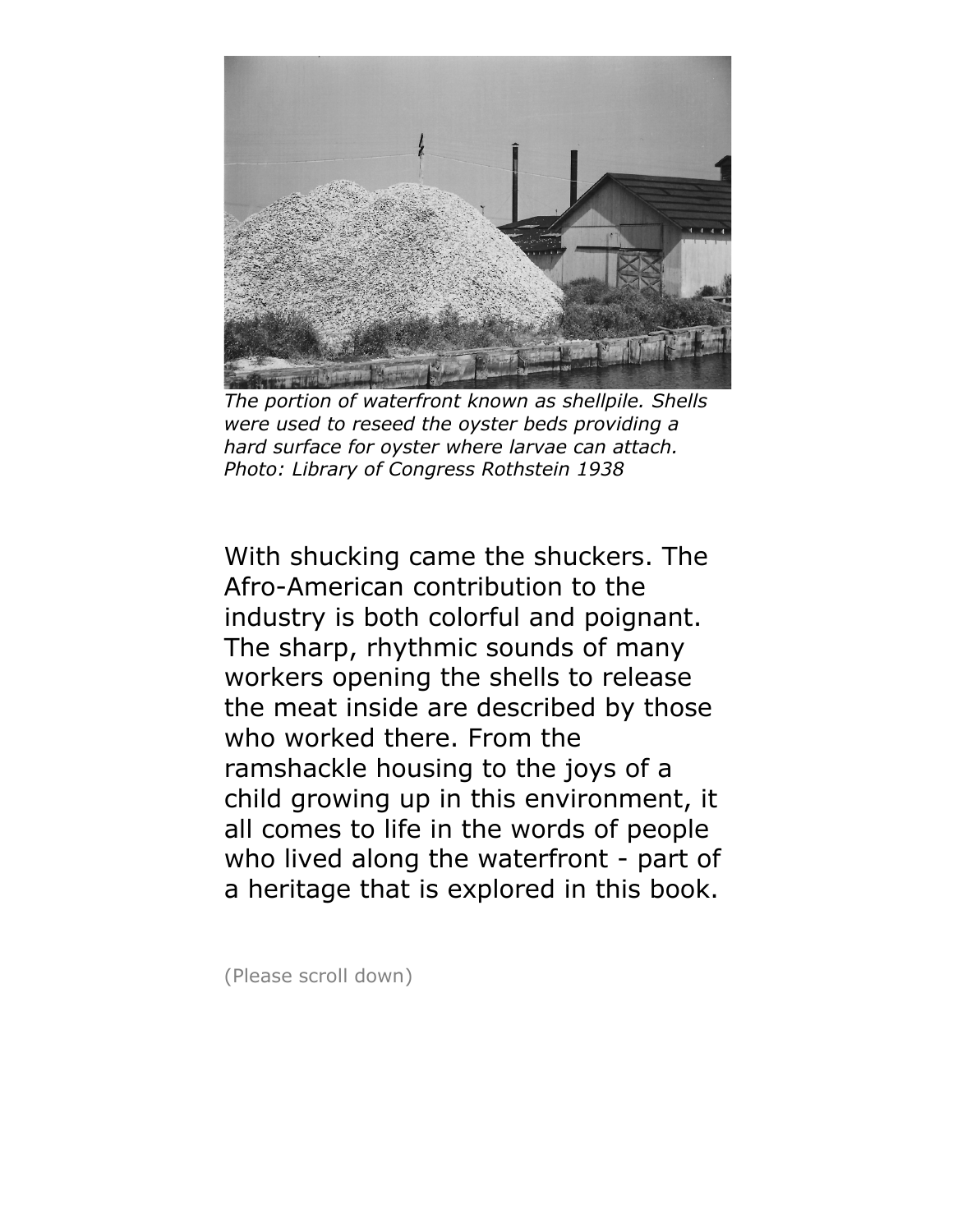

*Afro-Americans were integral to the oyster business especially with the advent of shucking and canning. Workers were paid by the pint. The most gallons shucked in a day was thirty-five. Photo: Harvey Porch, courtesy of Cumberland County Historic Society. Photo: CU Maurice River collection.* 

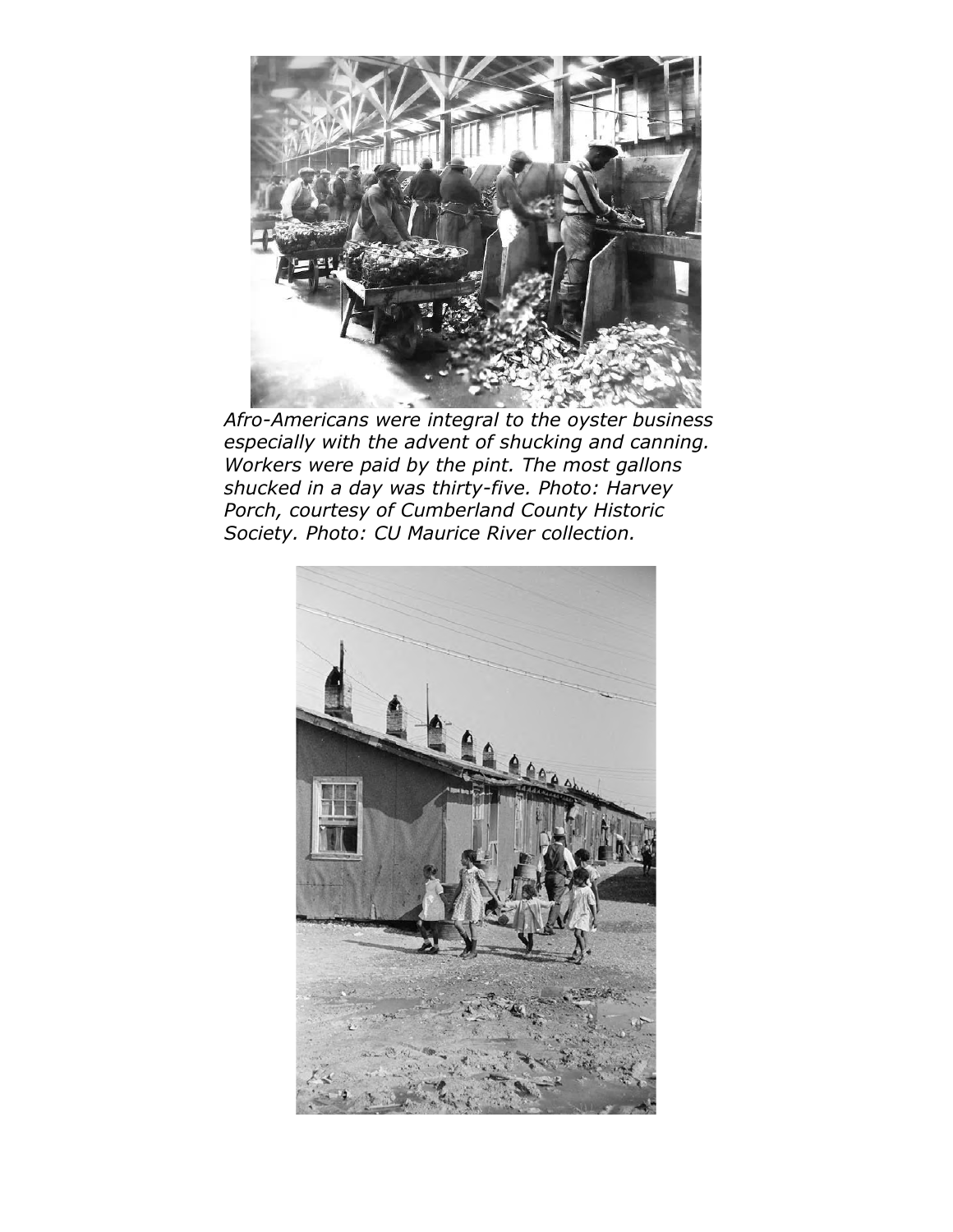*Homes of oyster packinghouse workers, Shellpile, New Jersey. Photo: Library of Congress Rothstein 1938*

My thoughts return to my first encounter with the A.J. – in retrospect this was a memorable day. Two organizations, both now wellestablished in the community, were then in their non-profit infancy. The Schooner Project, known today as the Bayshore Center in Bivalve, and Citizens United to Protect the Maurice River, and its Tributaries, Inc. *aka* CU Maurice River met. Each had their own lofty ideas of what they could accomplish. These two organizations continue to have many intersections in their missions, which shine a light on our natural and cultural history. We are using different tools but exploring the same region.

Today, osprey exceed 650 pair; of the oyster schooners only a handful are left. But because of the visionaries of the Bayshore Center in Bivalve, one magnificent vessel does grace the Maurice River. In 1998 the NJ Legislature declared the AJ Meerwald New Jersey's Official Tall Ship.

*The J. Morton Galetto served on the Board of the Bayshore Center at Bivalve for a decade or more. She was involved in many partnerships between the Center and CU Maurice River.*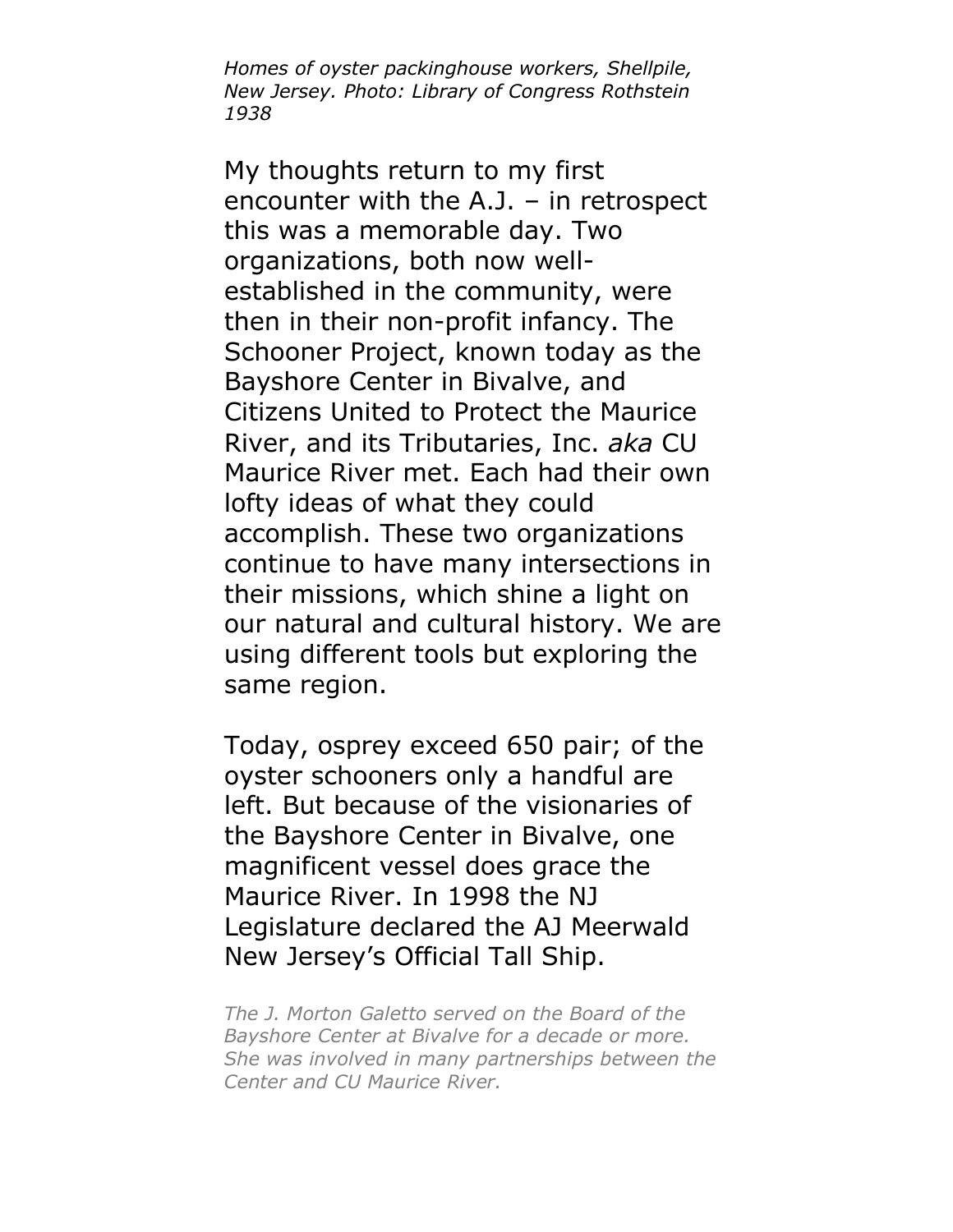

*Today the A.J. Meerald is used as a floating classroom. In 1998 the NJ Legislature declared it New Jersey's Official Tall Ship. CU Maurice River collection.* 

*(please scroll for side bar and information on how to obtain the book)*